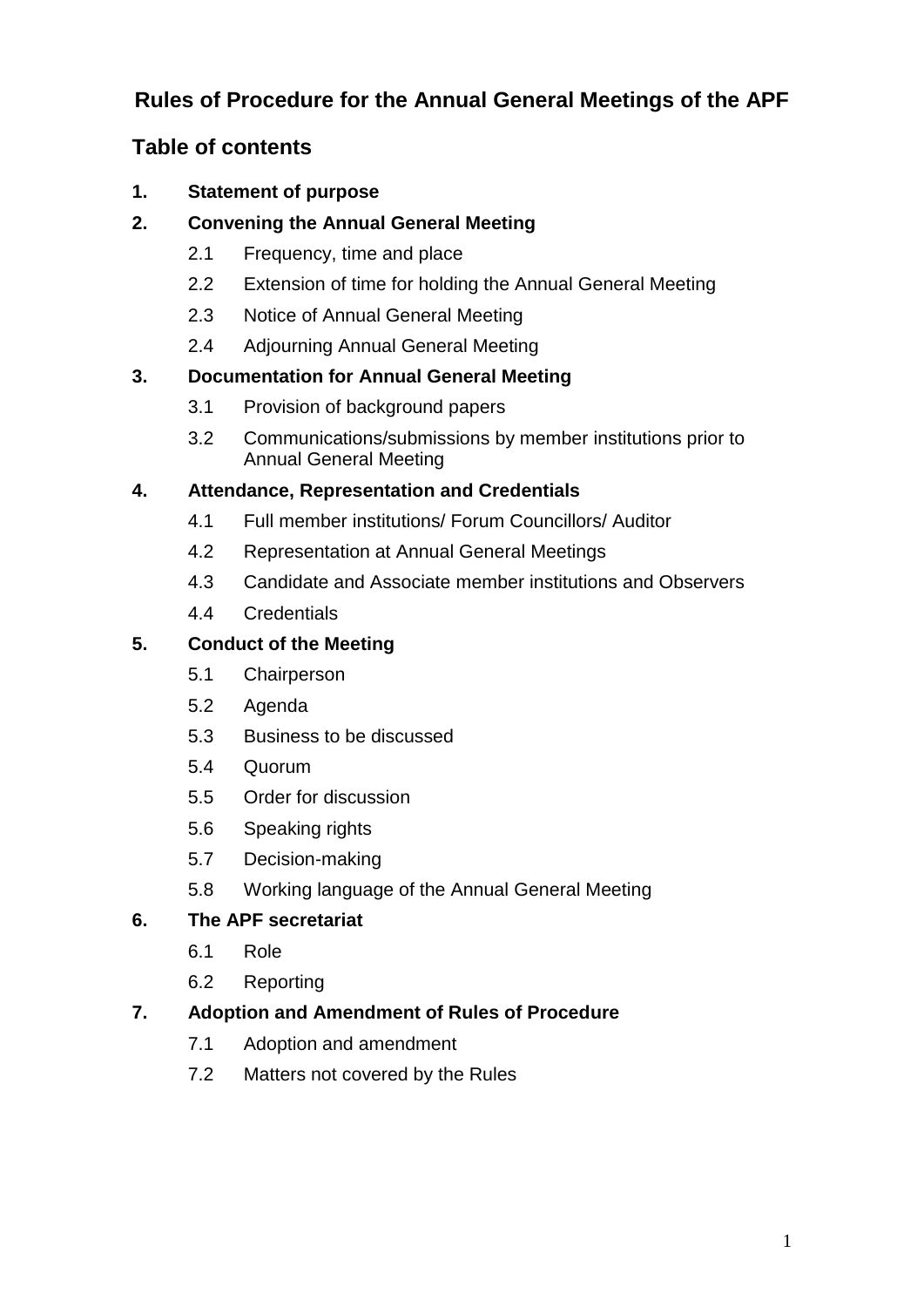# **Rules of Procedure for Annual General Meetings of the APF**

# **1. Statement of Purpose**

The following Rules of Procedure apply to Annual General Meetings of the Asia Pacific Forum of National Human Rights Institutions (the APF).

The APF must hold an Annual General Meeting (AGM) each year in order to satisfy its obligations under the Australian *Corporations Act* (Cth) 2001 (the Act). The purpose of the Annual General Meeting (which is hosted by one of the full member institutions of the APF) is to enable the full members of the APF to receive the APF's annual [financial report,](http://www.austlii.edu.au/au/legis/cth/consol_act/ca2001172/s9.html#financial_report) [directors'](http://www.austlii.edu.au/au/legis/cth/consol_act/ca2001172/s9.html#director) report and [auditor's](http://www.austlii.edu.au/au/legis/cth/consol_act/ca2001172/s9.html#audit) report.

# **2. Convening an AGM**

# **2.1 Frequency, time and place**

The APF must hold an AGM once in each calendar year and within 5 months after the end of its [financial year.](http://www.austlii.edu.au/au/legis/cth/consol_act/ca2001172/s9.html#financial_year)

This rule above accords with clause 13.1(a) of the Constitution and s. 250N (2) of the Act.

# **2.2 Extension of time for holding the AGM**

If an extension of time is needed for holding the AGM beyond 5 months after the end of the financial year, the Forum Councillors must apply to the Australian Securities and Investments Commission for that extension in accordance with Section 250P of the Act.

This rule above accords with s. 250P of the Act.

## **2.3 Notice of an AGM**

At least 6 weeks notice of an AGM must be given to every full member institution, each Forum councillor and the auditor of the APF personally, by facsimile, by e-mail or by pre-paid post. The notice must specify the date, time and place of the meeting and state the general nature of the business to be transacted at the meeting.

This rule above accords with clauses 13.2 and 19 of the Constitution and s. 249H of the Act.

# **2.4 Adjourning an AGM**

Prior to an AGM, the Forum Councillors may change the venue for, postpone or cancel the Meeting (in accordance with clause 13.1 of the Constitution).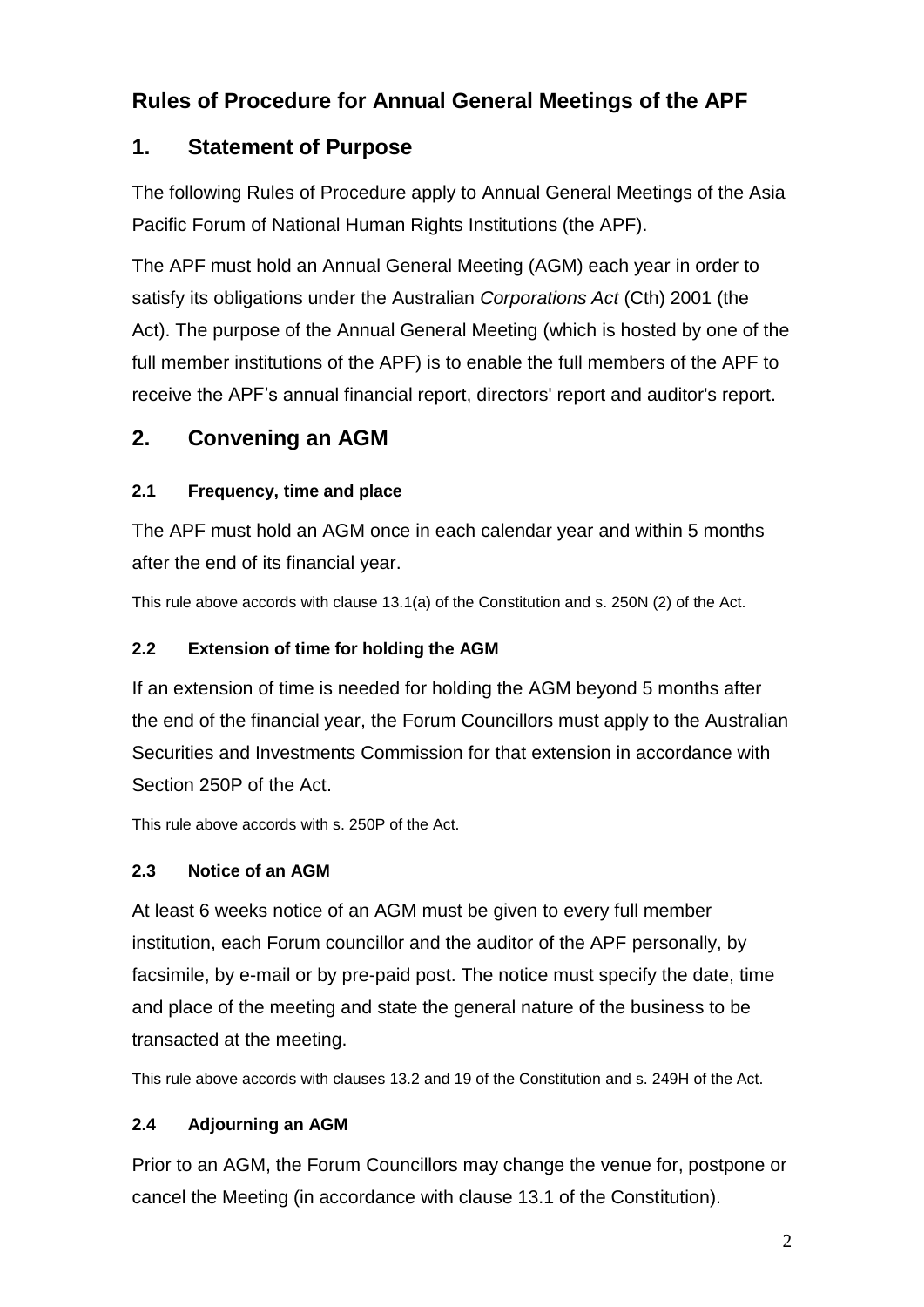At the AGM, the Chairperson may, and must if so directed by the meeting, adjourn the meeting time and place. The only business that can be discussed at any adjourned meeting is the unfinished business from the meeting at which the adjournment took place.

This rule above accords with clause 13.5 of the Constitution.

# **3. Documentation for the AGM**

#### **3.1 Provision of background papers**

Background papers will be available to all full member institutions 14 days prior the meeting.

### **3.2 Communications/submissions by member institutions prior to an AGM**

Any communications, submissions or documents to be tabled at an AGM must be forwarded to the APF Secretariat by electronic mail within 21 days of the date of the meeting.

# **4. Attendance, Representation and Credentials**

#### **4.1 Full member institutions/ Forum Councillors/ Auditor**

All full member institutions may attend and vote at AGMs. Forum Councillors may attend and speak at AGMs. The APF's auditor or his/her representative is also entitled to attend and speak at an AGM.

This rule above accords with clause 13.5(f) of the Constitution and s249V of the Act.

#### **4.2 Representation at AGMs**

Each full member institution has one vote and may vote by proxy, attorney or representative in accordance with clause 13.9 of the Constitution.

This rule accords with clauses 13.8(a) and 13.9 of the Constitution and ss. 250A, 250D of the Act.

#### **4.3 Candidate and Associate Member Institutions and Observers**

Any person may attend an AGM if invited by the Forum Councillors and, with the permission of the Chairperson, may speak but not vote at the meeting.

This rule above accords with clause 13.6 of the Constitution.

#### **4.4 Credentials**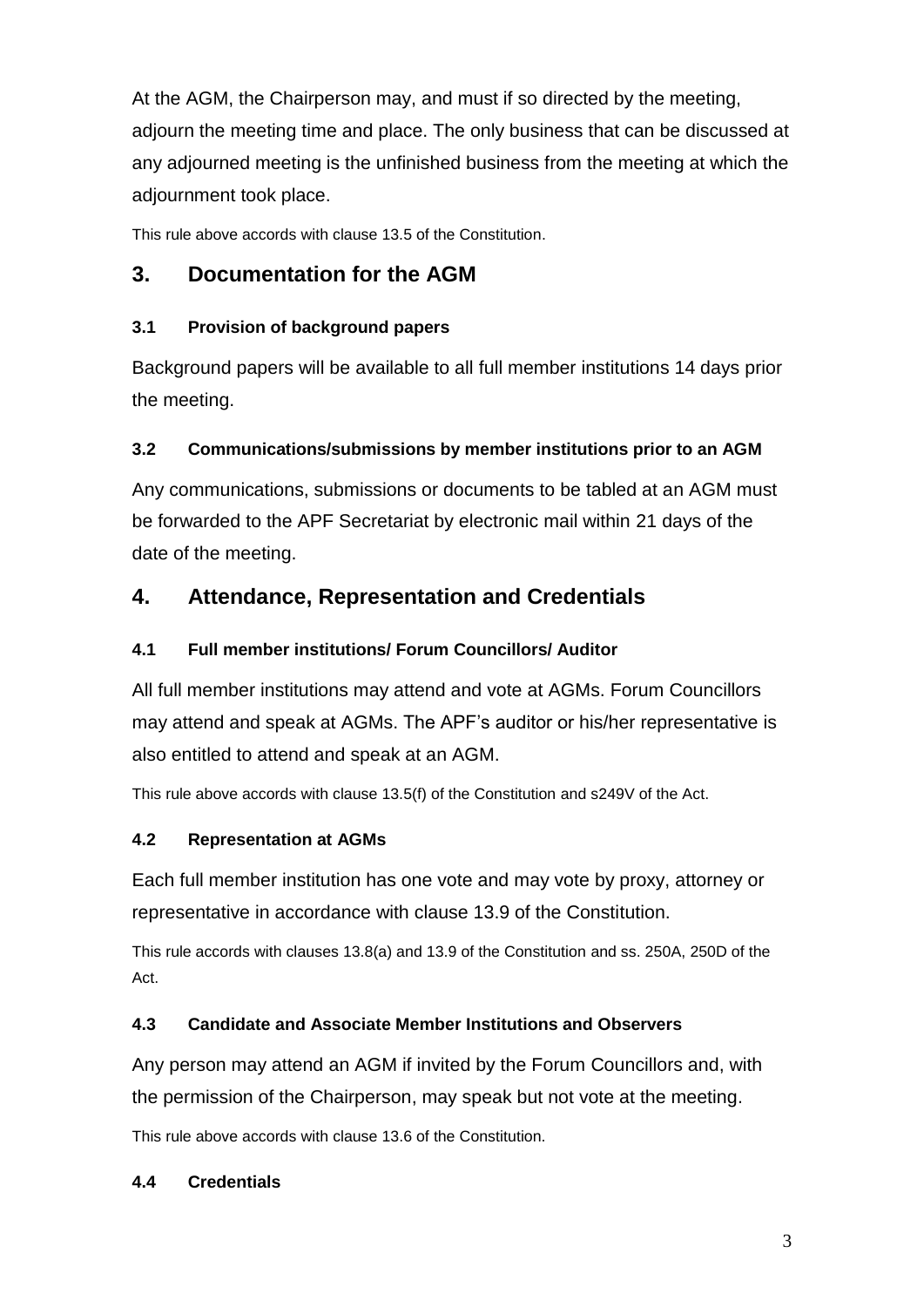All invitees should inform the Secretariat of their intention to participate in an AGM in writing at least two weeks in advance. If that invitee is an organisation, it must nominate, in writing, one spokesperson.

# **5. Conduct of the Meeting**

# **5.1 Chairperson**

The Chairperson of Forum Councillors must preside as Chairperson at each AGM and shall be responsible for the control of all sessions of the meeting and for ensuring that the Rules of Procedure are adhered to. Any question arising relating to the order of business, procedure or conduct of the meeting must be referred to the Chairperson whose decision is final.

If that Chairperson is not present, or not willing to act as Chairperson of the meeting, the full member institutions present must elect a Chairperson of the meeting.

# **5.2 Agenda**

The Forum Councillors shall approve the provisional agenda prepared by the Secretariat.

This rule above accords with clauses 13.4 and 13.5(a) of the Constitution and Section 249U of the Act.

## **5.3 Business to be discussed**

The business of an AGM shall be the consideration of the annual [financial](http://www.austlii.edu.au/au/legis/cth/consol_act/ca2001172/s9.html#financial_report)  [report,](http://www.austlii.edu.au/au/legis/cth/consol_act/ca2001172/s9.html#financial_report) [directors'](http://www.austlii.edu.au/au/legis/cth/consol_act/ca2001172/s9.html#director) report and [auditor's](http://www.austlii.edu.au/au/legis/cth/consol_act/ca2001172/s9.html#audit) report, the fixing of the [auditor's](http://www.austlii.edu.au/au/legis/cth/consol_act/ca2001172/s9.html#audit) [remuneration](http://www.austlii.edu.au/au/legis/cth/consol_act/ca2001172/s9.html#remuneration) and any other item on the Agenda approved by the Forum Councillors.

The Forum Councillors *must* present the following reports to the AGM:

- The financial report:
- The directors' report;
- The auditors' report.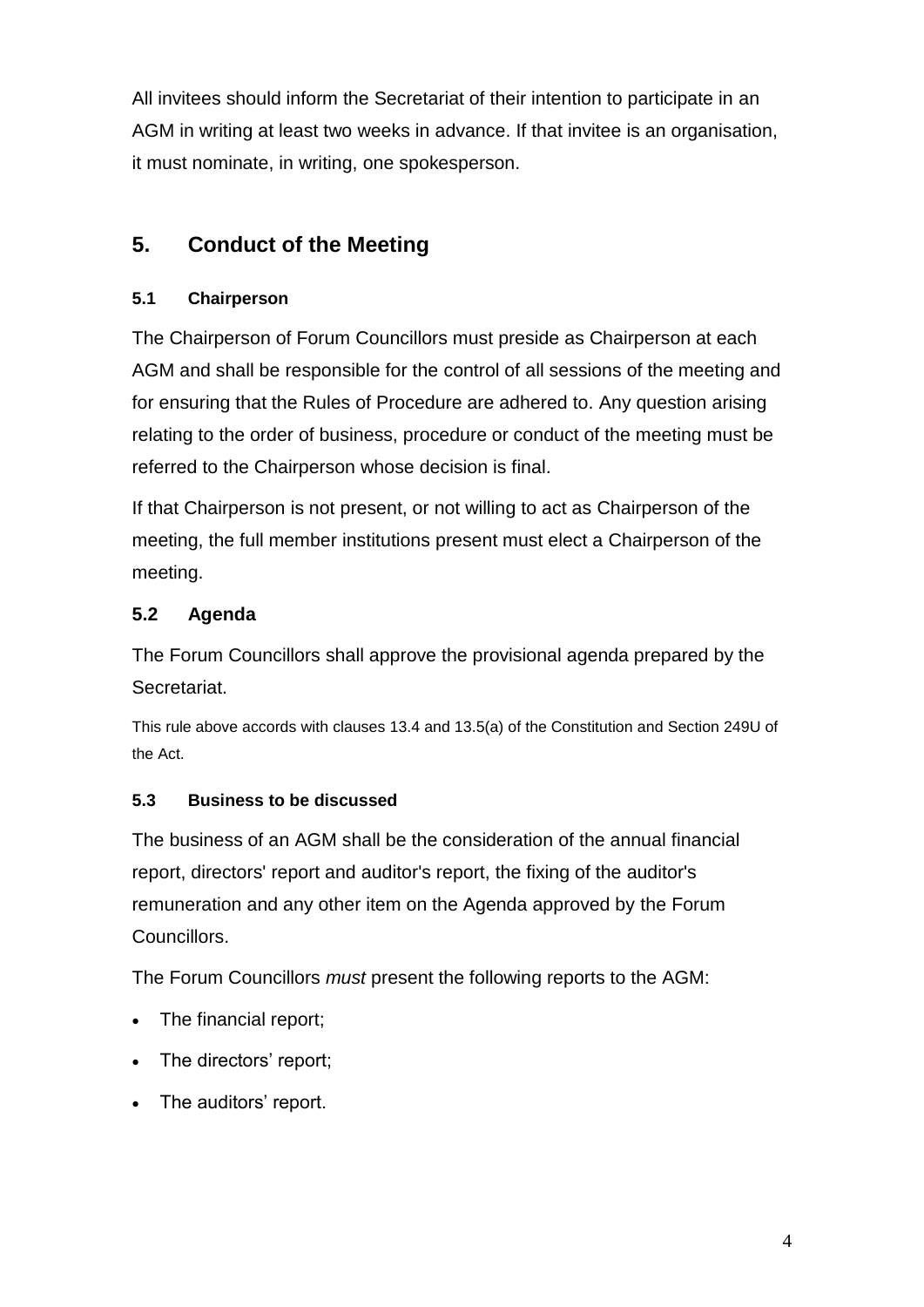The Chairperson must also allow a reasonable opportunity for full member institutions to ask questions about, or comment upon, the management of the Forum.

If the auditor or his/her representative attends the AGM, the Chairperson must also allow a reasonable opportunity for full member institutions to ask questions about the conduct of the audit and the preparation and content of the auditor's report.

This rule above accords with ss. 250R, 250S and 250T of the Act.

## **5.4 Quorum**

No business may be transacted at an AGM, except the election of a Chairperson and adjournments, unless a quorum of full member institutions is present when the meeting proceeds to business. A quorum is either a number determined by the full member institutions or, if the full member institutions have not fixed a number, by the following method:

- (i) If the number of full member institutions is 9 or less, 3 full member institutions;
- (ii) If the number of full member institutions is between 10 and 15, 4 full member institutions; or
- (iii) If the number of full member institutions exceeds 15, 5 full member institutions.

If there is no quorum 30 minutes after the starting time of an AGM then it can be adjourned to another date. If there is no agreement about the date for the adjourned AGM it must be adjourned to the same day in the next week at the same time and place.

This rule above accords with clause 13.3 of the Constitution and Section 249E of the Act.

#### **5.5 Order for discussion**

The order for discussion is progression through the agenda.

## **5.6 Speaking Rights**

Full member institutions may speak to each agenda item and then candidate and associate member institutions and other observers may speak (with the permission of the Chairperson) prior to moving onto the next agenda item.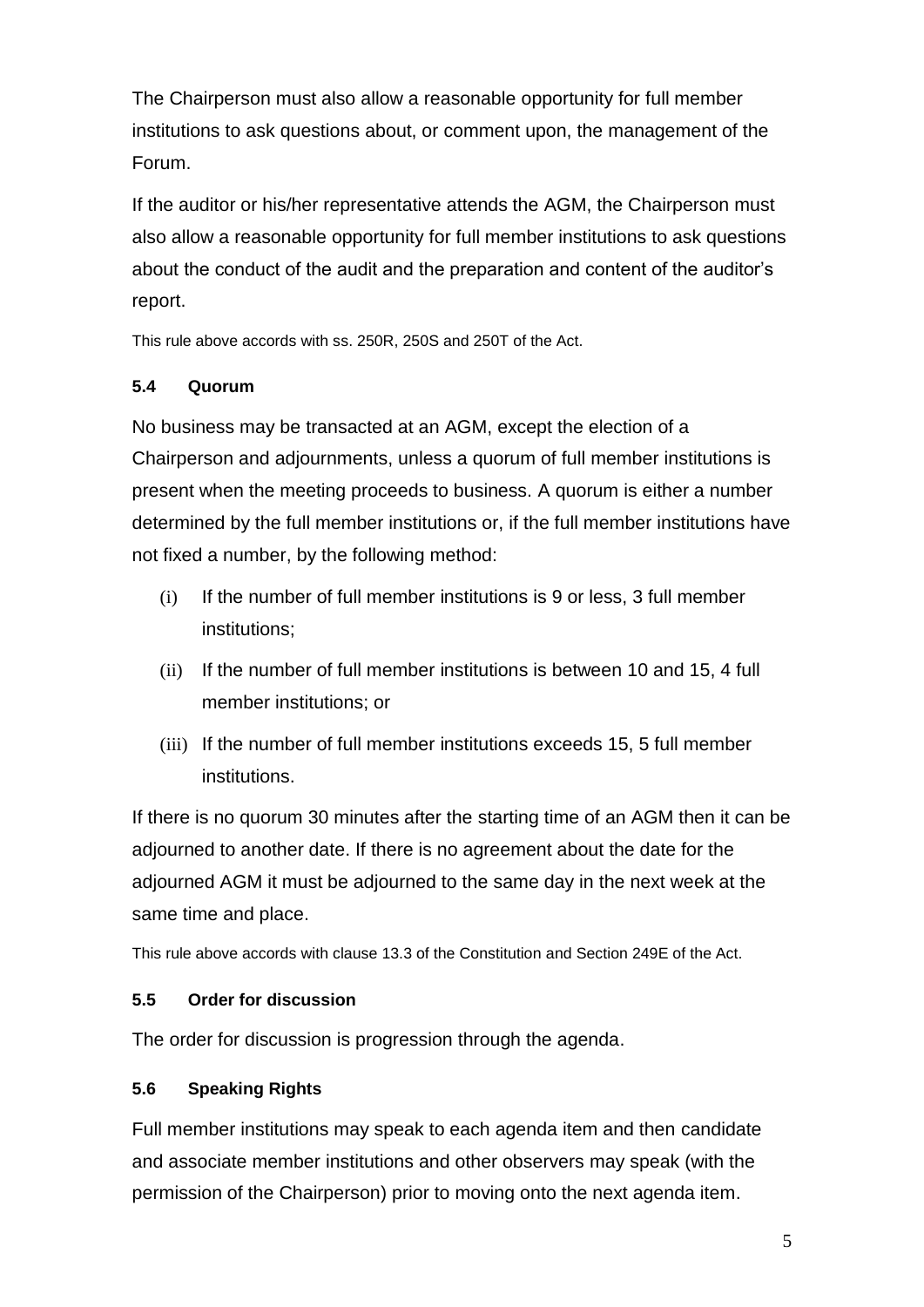This rule above accords with clause 13.6 of the Constitution

#### **5.7 Decision-making**

Decisions at AGMs will, as far as possible, be arrived at by consensus. Where the Chairperson deems that there is no consensus the matter will be decided by a majority of votes by hand. Only full member institutions may vote on agenda items and each full member institution present has one vote. A proxy, attorney or representative is entitled to a separate vote for each full member institution that the person represents. Where the votes are equal the proposed resolution is lost. Candidate and associate member institutions do not have voting rights.

This rule above accords with clauses 13.7, 13.8 and 13.9 of the Constitution.

#### **5.8 Working language of AGMs**

The working language of the meetings of the APF shall be English.

### **6. The APF secretariat**

#### **6.1 Role**

The Secretariat shall facilitate the work of the AGMs of the full member institutions by:

- (i) Providing necessary advice, clarifications, inputs and information;
- (ii) Acting as resource persons particularly in the preparation of background papers; and
- (iii) Summarising discussions and preparing the final report of the meeting.

#### **6.2 Reporting**

The Secretariat will publish the executive summary of the AGM within 60 days of the meeting being held.

# **7. Adoption and Amendment of Rules of Procedure**

#### **7.1 Adoption and Amendment**

These Rules shall come into force on adoption by the Forum Councillors, will remain in force until amended by the Forum Councillors, and can be amended by the Forum Councillors as required.

#### **7.2 Matters not covered by the Rules**